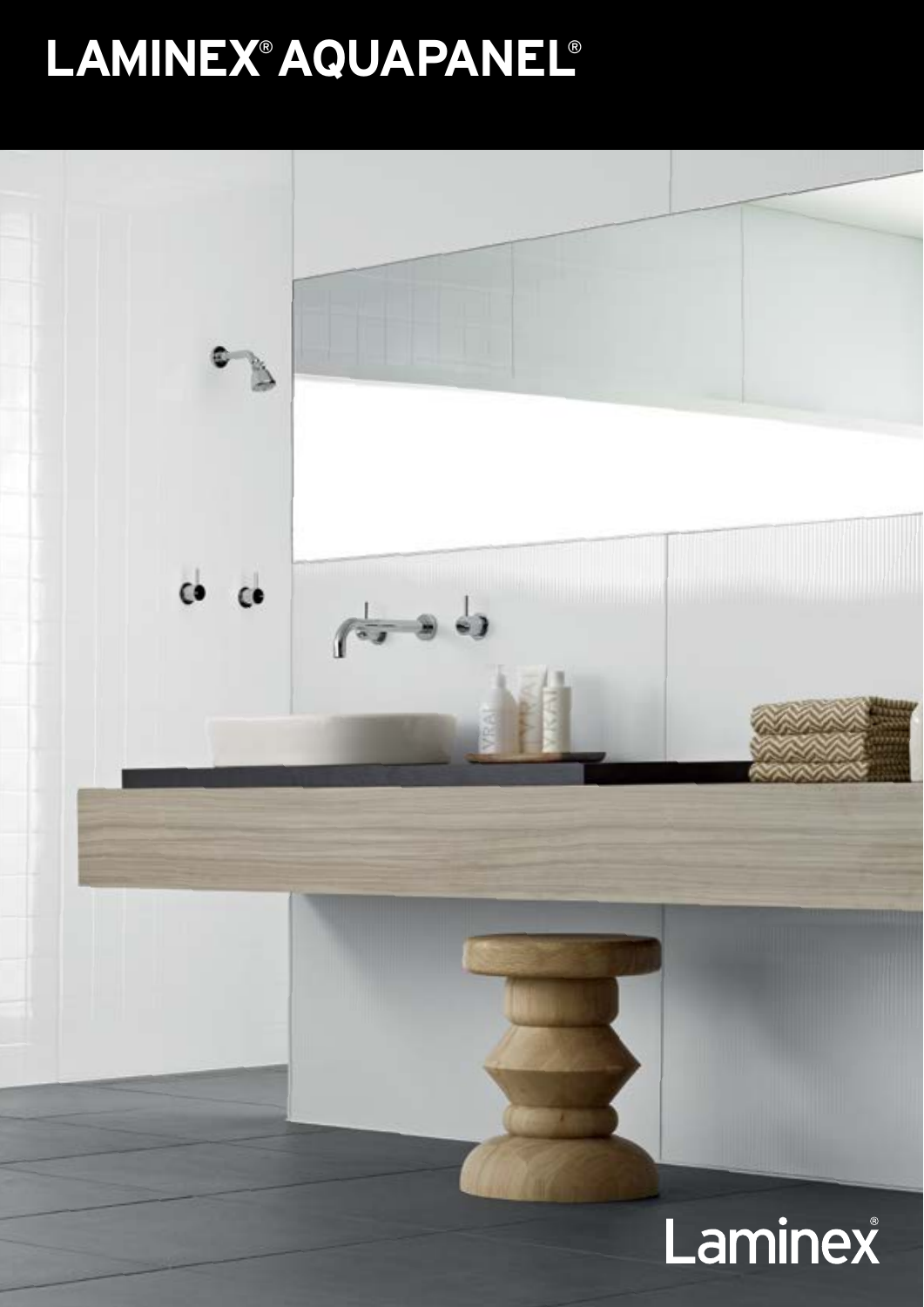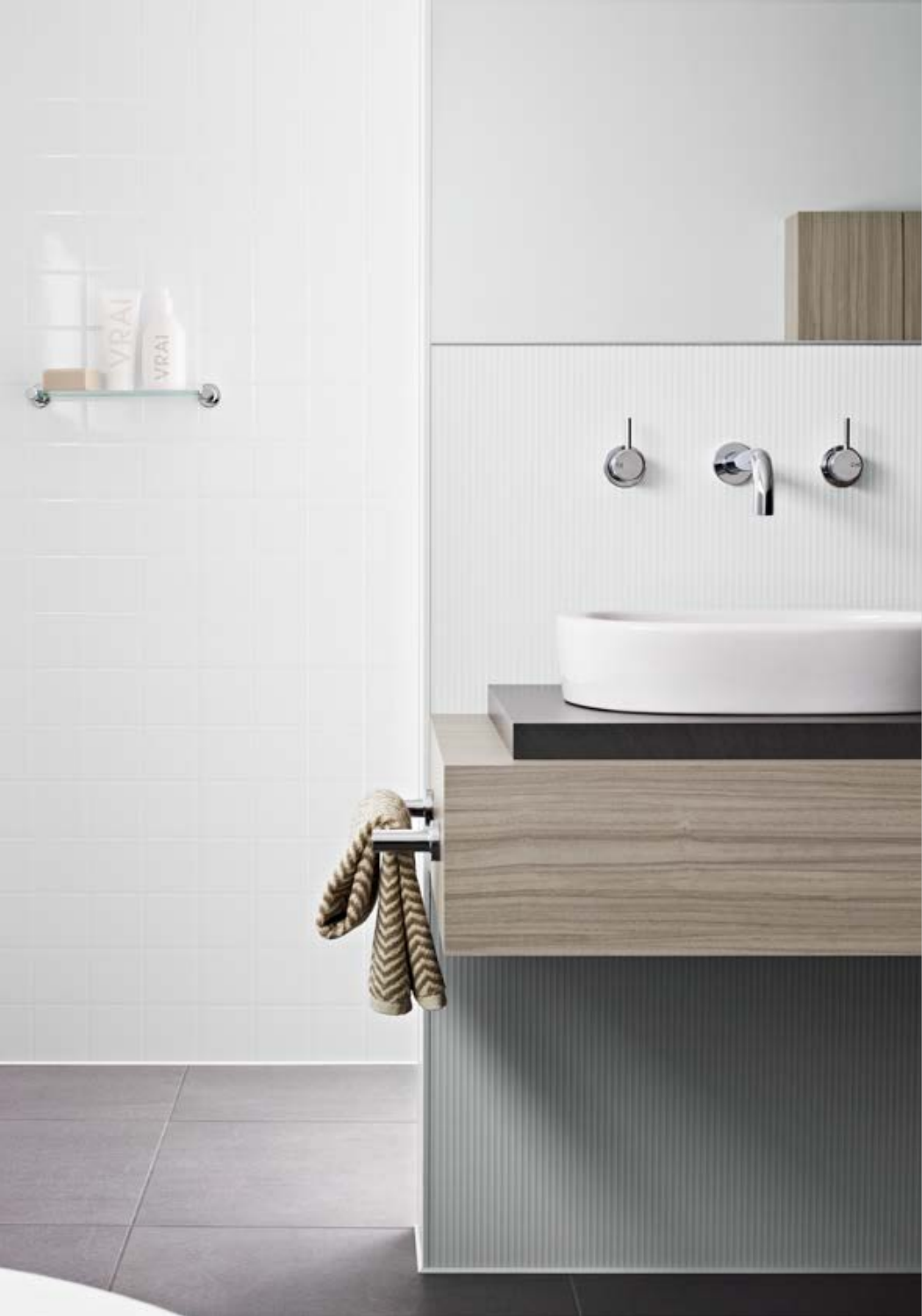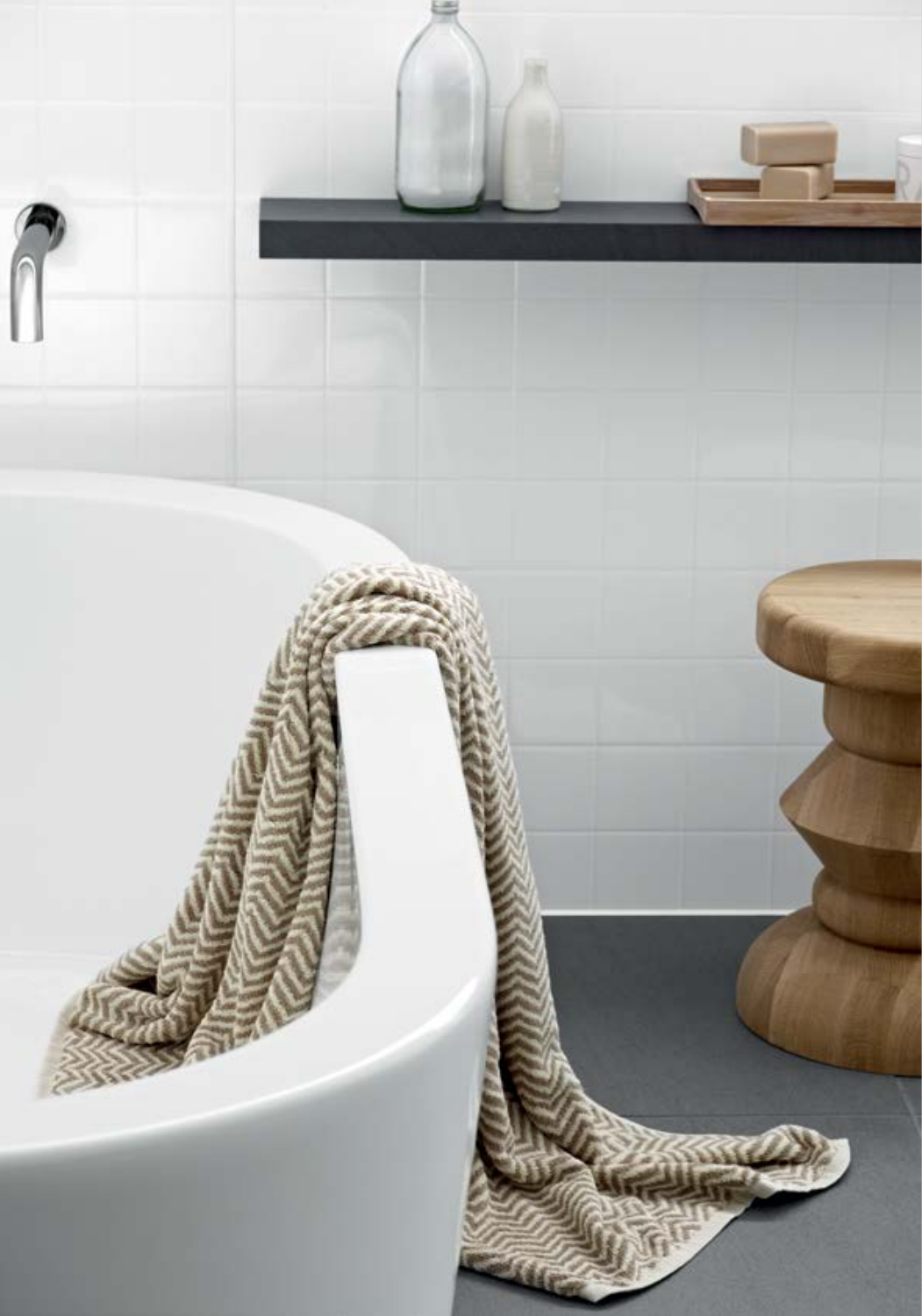#### **COLOUR RANGE**



French Wash<sup>#</sup> 3 6



Limestone 5





Paper Bark Tile 4 5



Zincworks 6 10

Large Tile pattern dimensions are 100mm x 100mm and samples are shown at 30% of actual size. Tile pattern dimensions are 23mm x 23mm and samples are shown at 50% of actual size. Ripple pattern occurs every 9mm and samples are shown at 50% of actual size. See actual samples for accurate scale.

6 10

6

#Exclusive to Laminex Aquapanel range.

1 6

1 6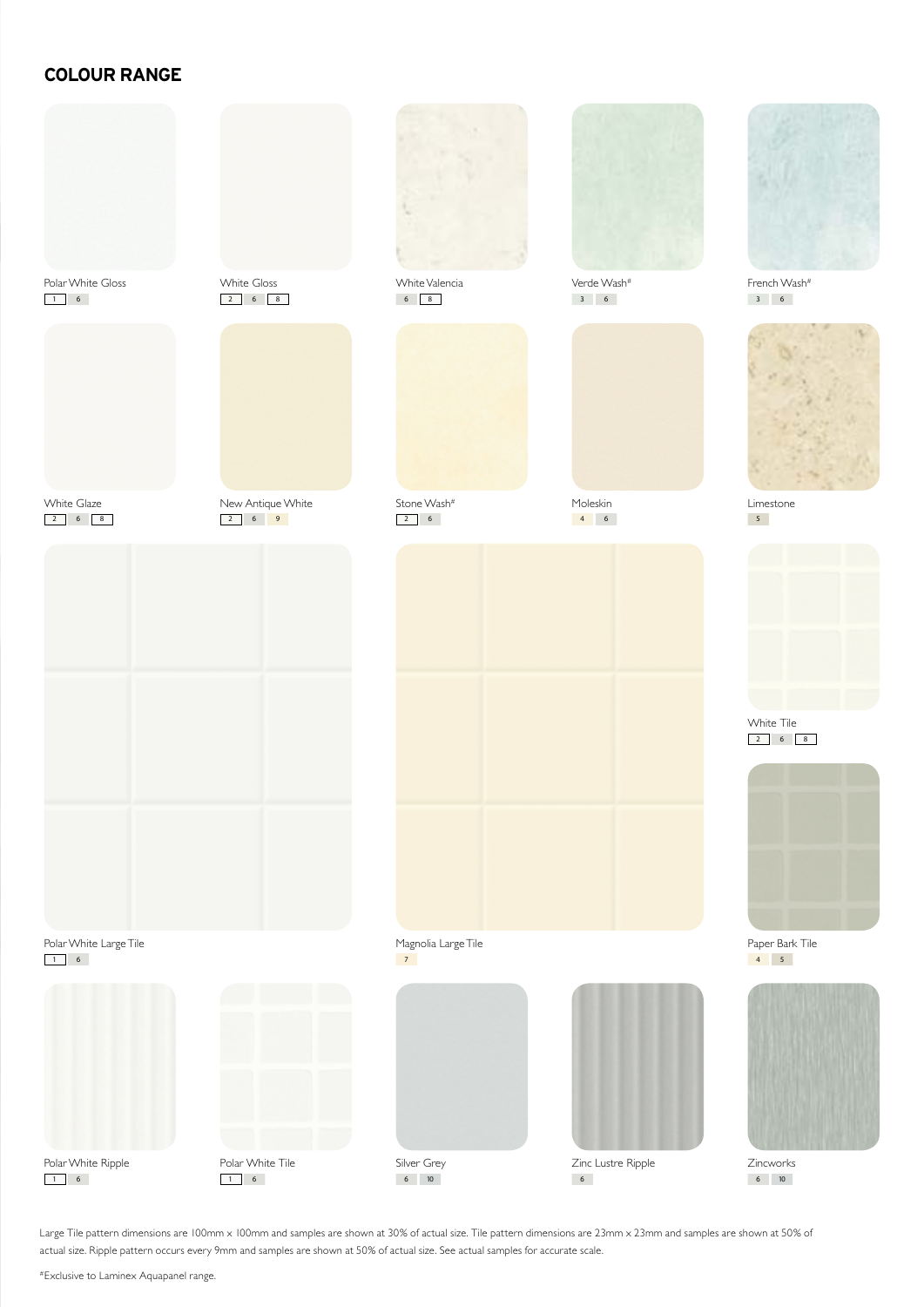#### **FIXING SYSTEMS LEGEND**

Please refer to the decors on the left for Fixing System combination recommendations.

LEGEND

<sup>1</sup> POLAR WHITE <sup>2</sup> WHITE GLAZE <sup>3</sup> ICE MIST <sup>4</sup> OFF WHITE 5 CHAMPAGNE

6 NATURAL **7** MAGNOLIA 8 WHITE PVC 9 NEW ANTIQUE WHITE PVC 10 SILVER GREY PVC

#### **FIXING SYSTEMS**

Five fixing system profiles have been developed to stylishly integrate joins and minimise areas where mould and grime could gather. Each profile is available in a selection of colours so you'll find the perfect match for your choice of Aquapanel surface. Please refer to the legend above for recommended combinations.

#### **ALUMINIUM**



#### **WALL SYSTEMS SILICONE**

Laminex Wall System Silicones are available in a range of complementary colours. Please check with your local branch for availability. For more information contact your sales representative or customer service on 132 136.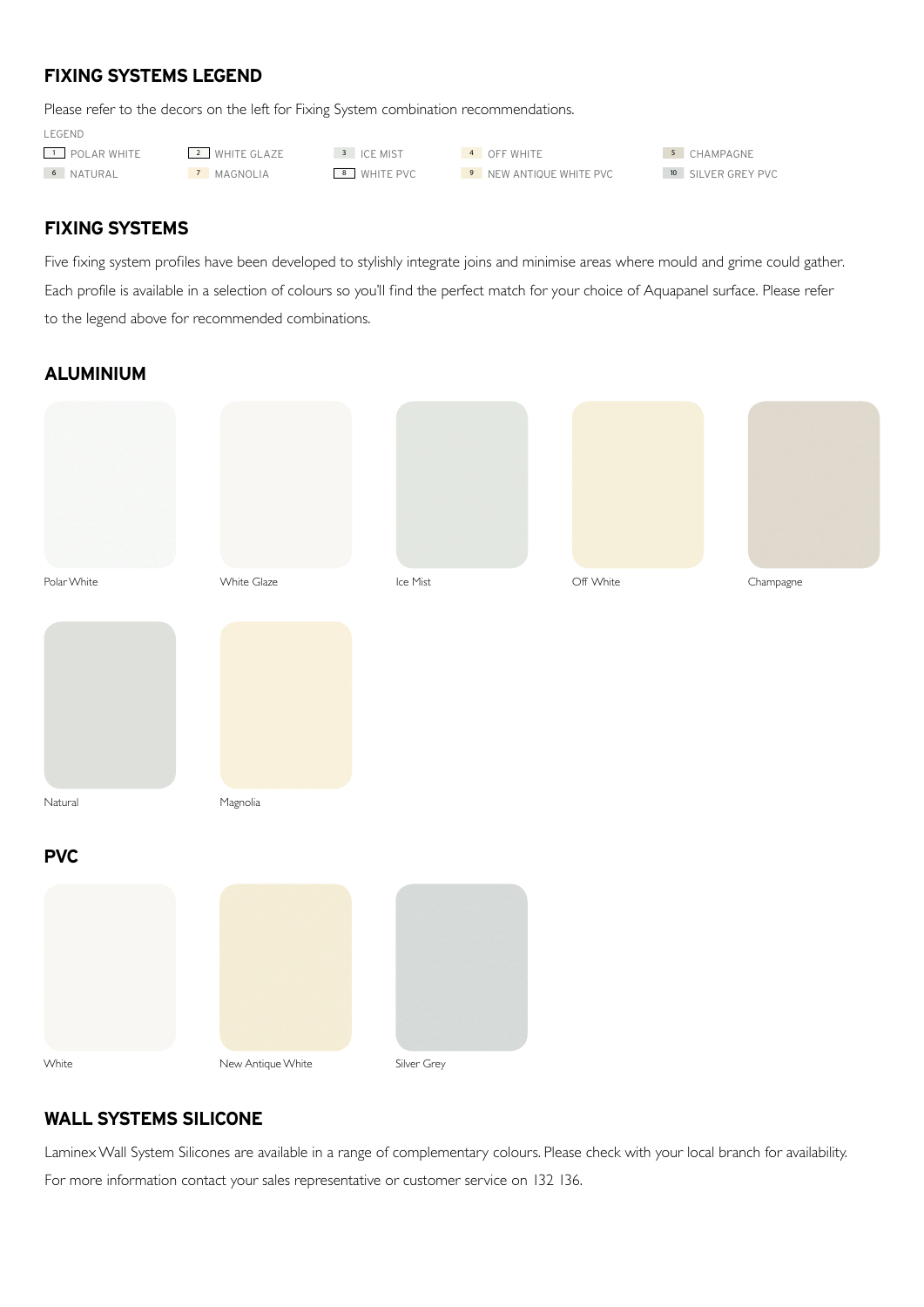#### **FIXING SYSTEMS PROFILES**











### **SHEET SIZES**

Sheet sizes available for each colour option.

|                          |                   | <b>SHEET SIZES</b> |                |                 |
|--------------------------|-------------------|--------------------|----------------|-----------------|
| COLOUR                   | <b>FINISH</b>     | 1800mm x 900mm     | 2400mm x 900mm | 2400mm x 1200mm |
| <b>FRENCH WASH</b>       | GLAZE             | ш                  | ш              | ш               |
| <b>LIMESTONE</b>         | GLOSS             | ш                  | ш              | ш               |
| <b>MAGNOLIA</b>          | <b>LARGE TILE</b> |                    |                | ш               |
| <b>MOLESKIN</b>          | GLAZE             | ш                  | ш              | ш               |
| <b>NEW ANTIQUE WHITE</b> | GLAZE             | ٠                  | ٠              | ш               |
| PAPER BARK               | <b>TILE</b>       |                    |                | ш               |
| POLAR WHITE              | GLOSS             | ш                  | ш              | ш               |
| POLAR WHITE              | <b>RIPPLE</b>     |                    |                | ш               |
| POLAR WHITE              | <b>TILE</b>       |                    |                | ш               |
| POLAR WHITE              | <b>LARGE TILE</b> |                    |                | ш               |
| SILVER GREY              | GLAZE             | ٠                  | ш              | ш               |
| <b>STONE WASH</b>        | GLAZE             | ш                  | ш              | ш               |
| <b>VERDE WASH</b>        | GLAZE             | ш                  | ш              | ш               |
| <b>WHITE</b>             | GLOSS             | ٠                  | ш              | ш               |
| <b>WHITE</b>             | GLAZE             | ш                  | ш              | ш               |
| <b>WHITE</b>             | <b>TILE</b>       |                    |                | ш               |
| <b>WHITE VALENCIA</b>    | GLAZE             | ш                  | ш              | ш               |
| <b>ZINC LUSTRE</b>       | RIPPLE            |                    |                | ш               |
| <b>ZINCWORKS</b>         | GLAZE             | ٠                  | ш              | ■               |

Please check with your local branch for sheet size availability. Alternative sheet sizes are also available for some decors as a made-to-order (MTO).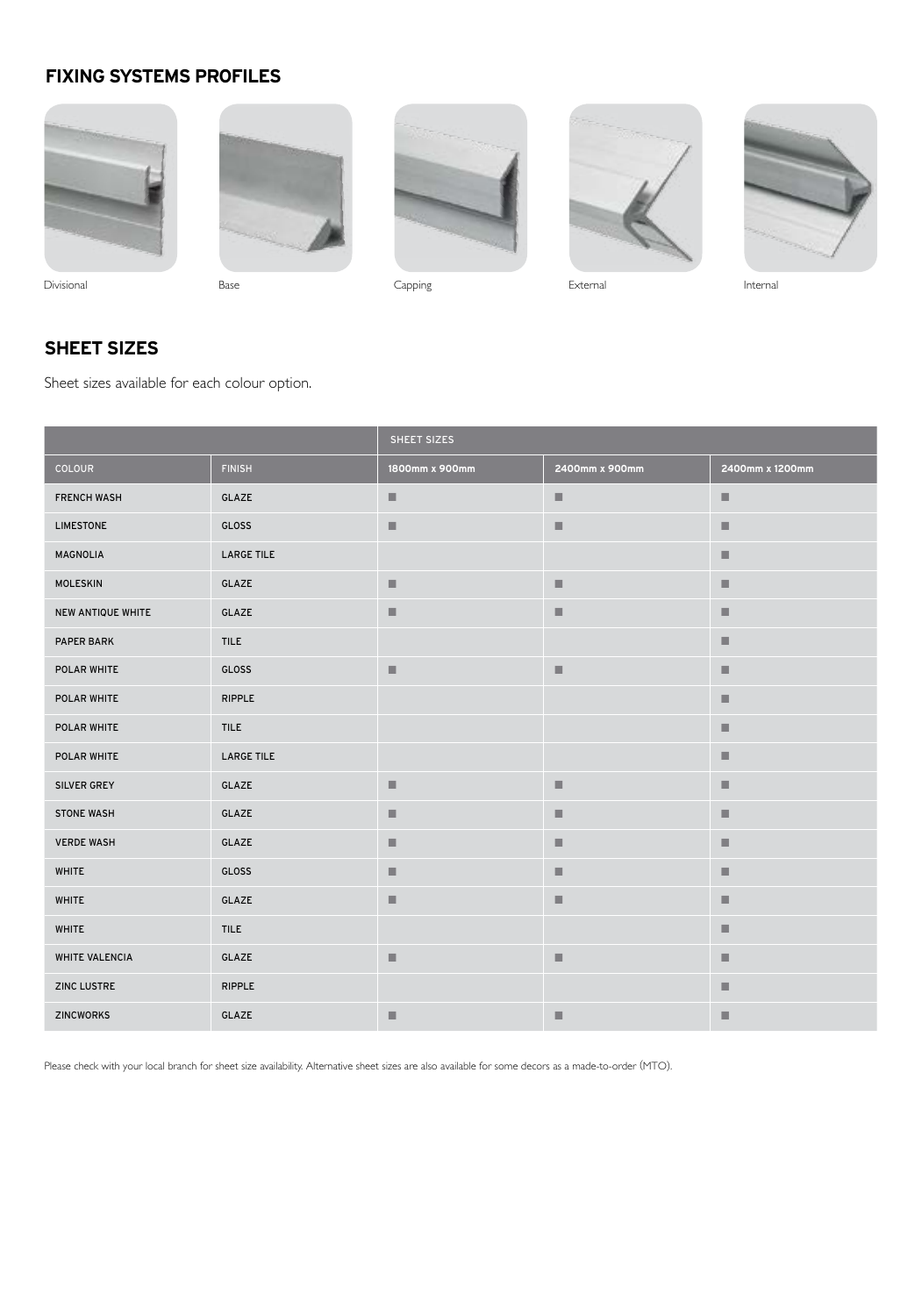

Laminex<sup>®</sup> Aquapanel<sup>®</sup> can effortlessly transform an ordinary wall and turn it into a stylish, practical surface. Ideal for wet areas, this robust wall surface solution can help create anything from a simple backdrop to an interior design made up of a diverse, modern range of textured profiles in modern decors. The range

of tiled surfaces are the ideal, economical alternative to traditional ceramic tiling. In fact, Laminex Aquapanel is a home renovator's dream thanks to its durable, non-porous, and grout free properties. And it's as easy to install as it is to maintain, being suitable for both domestic and commercial environments with wet area wall surfaces including shower recesses and laundry walls. The range also integrates seamlessly with the broader Laminex range and as you'd expect is covered by a 7 year Limited Product Warranty.\*.

#### **IDEAL FOR WET AREAS · ALTERNATIVE TO CERAMIC TILES · DIY INSTALLATION**



COVER, ABOVE AND INSIDE Back wall and shower panelling in Laminex Aquapanel Polar White Large Tile. Basin wall in Laminex Aquapanel Polar White Ripple. Basin bench in Laminex Colour Palette Avignon Walnut and raised basin setting in Laminex Colour Palette Evening Shale. Zuster 'Sabrina' stools. Cool Galah 'Herringbone' Towels. Kris Coad ceramic bottles from Potier. Mitzu Drift Bath, Mitzu shower channel, Ideal Standard vessel basin and Scala tap wear from Reece.

\* Please obtain a copy of the Laminex Limited Product Warranty from laminex.com.au.